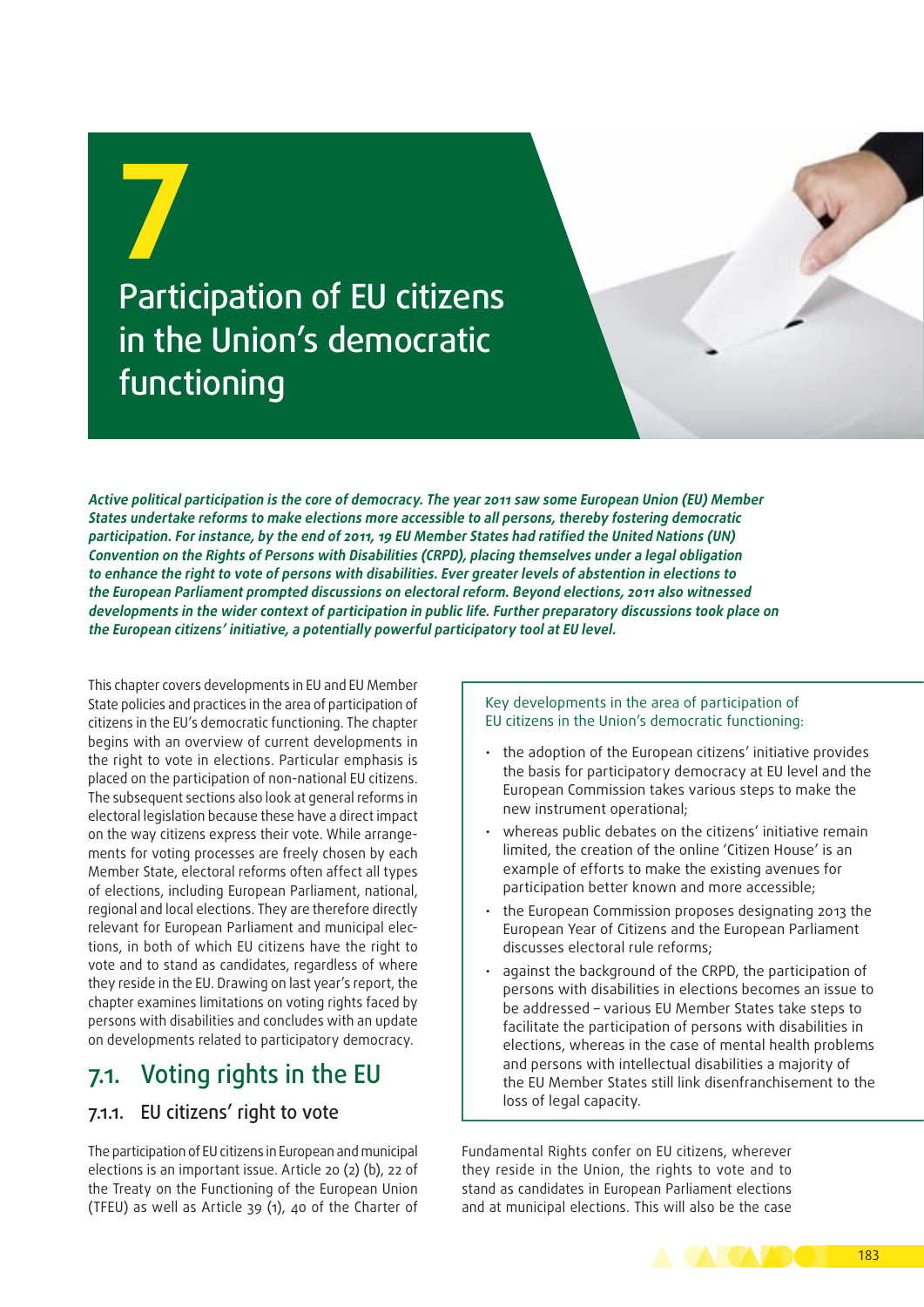for **Croatia**. When Croatia joins the EU in July 2013 the necessary reforms enabling EU citizens to participate in local self‑government councils as well as European Parliament elections will enter into force.

In 2011 the European Commission proposed designating 2013 the European Year of Citizens. Under this initiative, the EU has a total of €1 million in funds for projects of relevance to citizenship. The Commission underlines that raising awareness on citizens' electoral rights in their Member State of residence will be crucial in view of the European Parliament elections in 2014.<sup>1</sup>

#### *"The European Year of Citizens will be a good opportunity to remind people what rights they have thanks to the European Union and what the European Union can do for every one of us."*

*Viviane Reding, Vice‑President of the European Commission, Brussels, 11 August 2011*

> The year 2011 witnessed some efforts to reform the European Parliament electoral system to make it more responsive to EU citizens in preparation for the next elections in 2014. In July, the plenary of the European Parliament failed to adopt a proposal, outlined in the 'Duff report', modifying the act of 20 September 1976 concerning the election of Members of the European Parliament (MEPs) by direct universal suffrage.2 The matter was referred back to the Committee on Constitutional Affairs which subsequently approved the draft.3 The report proposes introducing a pan‑European constituency electing 25 extra MEPs on Europe-wide party lists.4 Also in 2011, negotiations between Member States in the Council reopened regarding a legislative proposal<sup>s</sup> aiming to simplify the mechanism to prevent double voting in European Parliament elections by EU citizens resident in a Member State other than their own.

> As reported last year, EU citizens still face obstacles when accessing their voting rights.6 In the **Cypriot** village of Pegia, for instance, where citizens of the **United Kingdom** represent over 20 % of the population, Greek Cypriots are reported to fear the impact and influence of this 20 % vote on the outcome of local elections. In general, however, data showing how many EU citizens are voting outside their country of origin are lacking or of insufficient reliability. In **Italy**, for instance, the Ministry of Interior Circular no. 39/20117 called upon municipali‑ ties to collect precise data on the registration and actual participation of non‑national EU citizens. The necessary software was, however, unavailable and the data were

apparently not completely processed during the reporting period. The overwhelming majority of non‑national EU citizens who registered to vote for the May 2011 municipal elections are Romanian citizens (65.88 %), fol‑ lowed by Polish (7.19 %) and German (5.69 %) citizens. In **Spain**, similar statistics are reportedly available, but again only registered non‑national EU citizens are recorded; no data are available on their actual participation in the May 2011 municipal elections. In 2012, the European Commission adopted a new report on local elections, providing fresh information on this topic across the EU Member States.8

#### Promising practice

### Informing EU citizens about their right to participate in elections

The 'I can vote' campaign in Luxembourg aimed to encourage high registration of non‑national EU citizens in municipal elections in October 2011. By the registration's closing date, 30,937 foreigners living in Luxembourg had registered. The campaign, organised by non‑governmental organisations and municipal authorities and launched in early 2011, provided information on rights and responsibilities in five languages (available at: [www.jepeuxvoter.lu\)](http://jepeuxvoter.lu). Various expatriate platforms and social networking sites were engaged to spread the word and to translate information, especially to involve the English‑speaking community. The campaign also sent workers door-to-door in the various communities.

In September, the Cypriot authorities sent out 1,500 personal letters to EU citizens who did not participate in the last municipal elections informing them of their rights to participate. The authorities informed the relevant embassies. They also ran advertisements in the two English-speaking newspapers informing all non‑Greek speaking voters of their right to vote.

### 7.1.2. The right to vote: national‑level trends

The concrete electoral procedures governing the various elections at local, regional, national or even EU level are drawn up by the EU Member States; they are not determined by EU law. Such procedural rules, however, have an impact on the conditions under which EU citizens participate in local and European elections. The following therefore provides on overview of key developments at national level, including plans to make elections more accessible by, for instance, allowing for postal voting, e‑voting, advance voting or even voting from abroad.

Some EU Member States made progress in enlarging voting rights for citizens living abroad. Both **Belgium,**



<sup>1</sup> European Commission (2011a).

<sup>2</sup> European Parliament (2009).

European Parliament (2011a).

<sup>4</sup> Duff, A. (2011).

s European Parliament (2011b).<br>6 European Commission (2010).

<sup>6</sup> European Commission (2010).

Italy, Ministry of the Interior (2011).

<sup>8</sup> European Commission (2012).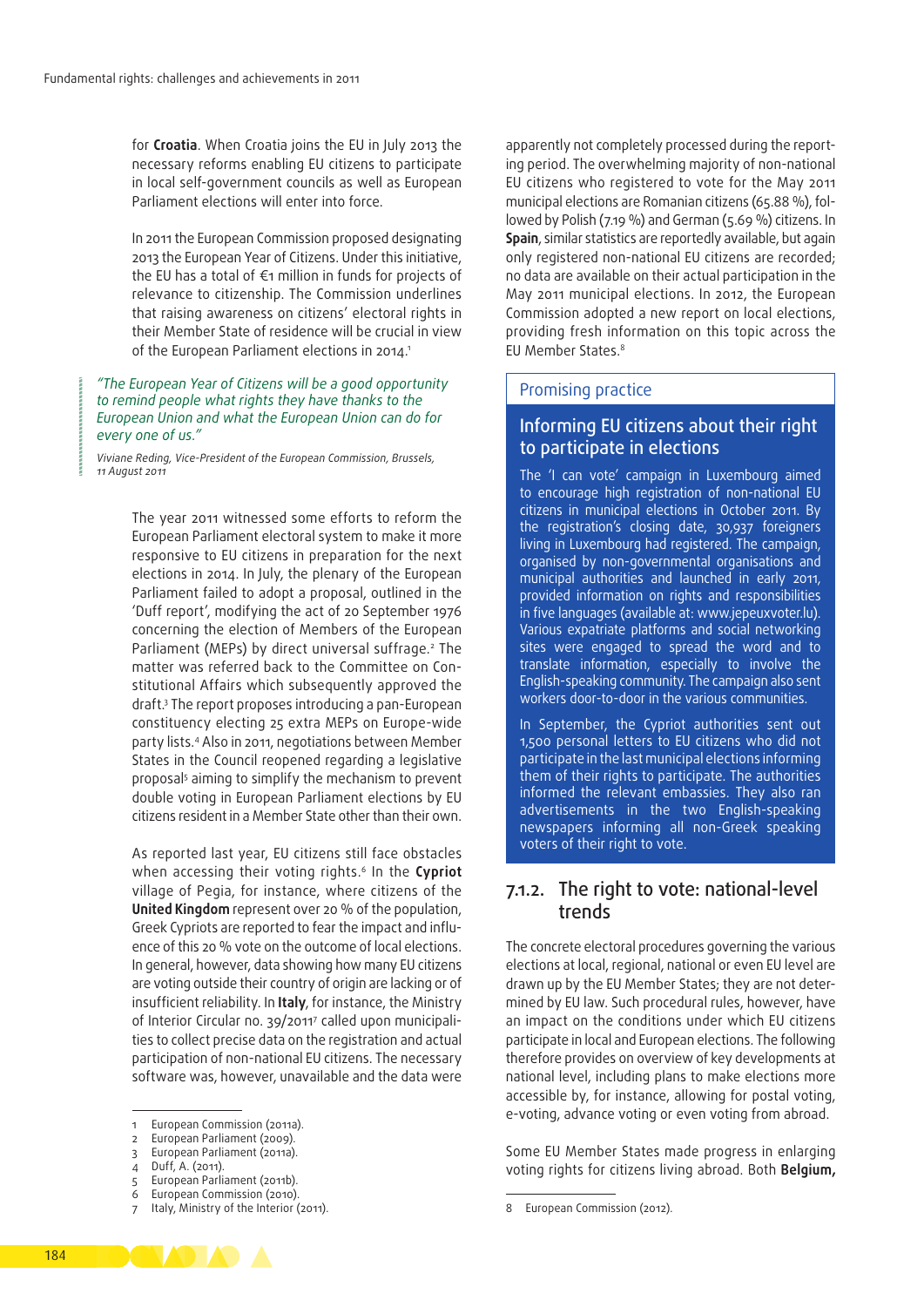with reference to European Parliament elections,<sup>9</sup> and Romania, with reference to national elections,<sup>10</sup> discussed proposals to expand the voting rights of citizens living abroad. In the 2011 Parliamentary elections **Cyprus** organised, for the second time, voting abroad in some of its diplomatic representations. Under this system, at least 30 voters must be registered on the electoral roll for a polling station to be opened abroad.11 The **Hungarian** constitutional reform removed residence requirements for voting. But although there is no residence requirement in the general rule of Article XXIII paragraph (1) of Fundamental Law, paragraph  $(4)$  states that a cardinal Act may condition the right to vote to residence in Hungary. Finally, a development in the opposite direction took place in **Spain**, where the Organic Act 2/2011 removed the right to vote in municipal elections for Spanish citizens permanently living abroad.12 Finally, the topic was also argued before the European Court of Human Rights (ECtHR) in May. The voting rights of nationals living abroad is central to the *Sitaropoulos and Others* case heard by a Grand Chamber. The applicants complained that they were unable to vote at their place of residence during the 2007 parliamentary elections because no rules existed governing the voting rights of **Greek** voters liv‑ ing abroad.13 A judgment was expected for March 2012.

In June 2011, the Venice Commission adopted a report on out-of-country voting (CDL-AD(2011)022).14 This report, based on a comparative study of the situation in the member States of the Venice Commission, is mainly devoted to the right to vote (and not eligibility). It noted that the right to vote is no longer reserved to residents in most States concerned (mainly EU Member States) and concluded that States should adopt a positive approach to the right to vote of citizens living abroad.

**Germany** addressed the issue of thresholds. The Fed‑ eral Constitutional Court (*Bundesverfassungsgericht*, BVerfG) handed down a judgment ruling that the 5 % minimum threshold parties must reach to gain seats in European Parliament elections is unconstitutional. The threshold, which is prescribed by the German European Elections Act, makes it more difficult for small parties to be represented in the European Parliament. Admittedly, the 5 % clause also applies in German national elections, but the Constitutional Court concluded that the situation was different in European Parliament

elections, where a splintering of party representation would not lead to a failure to form a government.<sup>15</sup> An amendment to the German European Elections Act will apply at the next European Parliament elections in 2014, making it easier for small parties to play a role in European Parliament elections.

An open issue, however, remains how to increase voter participation in the upcoming European Parliament elections in most EU Member States where voting is no longer compulsory. **Belgium** witnessed discussions in 2011 on a legislative proposal supporting the abolition of compulsory voting. The proposal reflects the belief that the evolution of democratic patterns no longer requires mandatory voting.<sup>16</sup> In those very few EU Member States which continue to have compulsory voting, including **Cyprus**, **Luxembourg** and **Greece**, penalties for non-voters in the form of fines have grown ever rarer.<sup>17</sup>

In order to facilitate actual voting, Italy<sup>18</sup> offers financial allowances to voters travelling from their workplace, even if it is abroad, to their place of residence, where they are registered to vote. The availability of, and reforms in, postal voting were also reported. **Austria**, for instance, amended its Law on National Assembly Elections (*Nationalratswahlordnung*) and, in **Romania**, a bill to introduce postal voting was discussed. A new **Portuguese**19 law standardises and broadens an advance voting system. It defines which electors may exercise the right to cast their ballot in advance and how this right may be exercised. Voters who are unable to go to polling stations due to ill-health, as well as prisoners who are not deprived of their political rights, are among those who benefit from this reform.

The introduction of e-voting might also make elections more accessible. **Estonia** has allowed e‑voting, includ‑ ing at European elections, for several years. E‑voting security was unsuccessfully challenged after the country's March parliamentary elections.20 In **Lithuania**, some municipalities introduced an electronic registration system for voters, which enabled them to vote electronically in the 2011 municipal elections. **Austria** piloted e‑voting in student representation elections in 2009, but it was never generally applied, because the Constitutional Court ruled that the implementation had been unlawful.<sup>21</sup>

- 18 Italy, Law of 1 June 2011, No. 78/2011.
- 19 Portugal, Organic Law 3/2010.

<sup>21</sup> Austria, Constitutional Court, Decision of 13 December 2011.



<sup>9</sup> Belgium, House of Representatives (2010a).

<sup>10</sup> Romania, Ministry of Foreign Affairs (2011); For more information, see also: [www.ziare.com/articole/](http://www.ziare.com/articole/abuzuri+la+vot) [abuzuri+la+vot.](http://www.ziare.com/articole/abuzuri+la+vot) All hyperlinks were accessed on 17 April 2012.

<sup>11</sup> Organization for Security and Co-operation in Europe/Office for Democratic Institutions and Human Rights (OSCE/ODIHR) (2011a).

<sup>12</sup> Spain, Organic Act 2/2011.

<sup>13</sup> ECtHR, *Sitaropoulos and Others v. Greece*, No. 42202/07.

<sup>14</sup> European Commission for Democracy through Law (Venice Commission) (2011a).

<sup>15</sup> Germany, Federal Constitutional Court, Decision of 9 November 2011.

<sup>16</sup> Belgium, House of Representatives (2010b).

<sup>17</sup> Malkopoulou, A. (2009), pp. 8 and 9.

<sup>20</sup> Estonia, Postimees (2010a); Estonia, Postimees (2010b).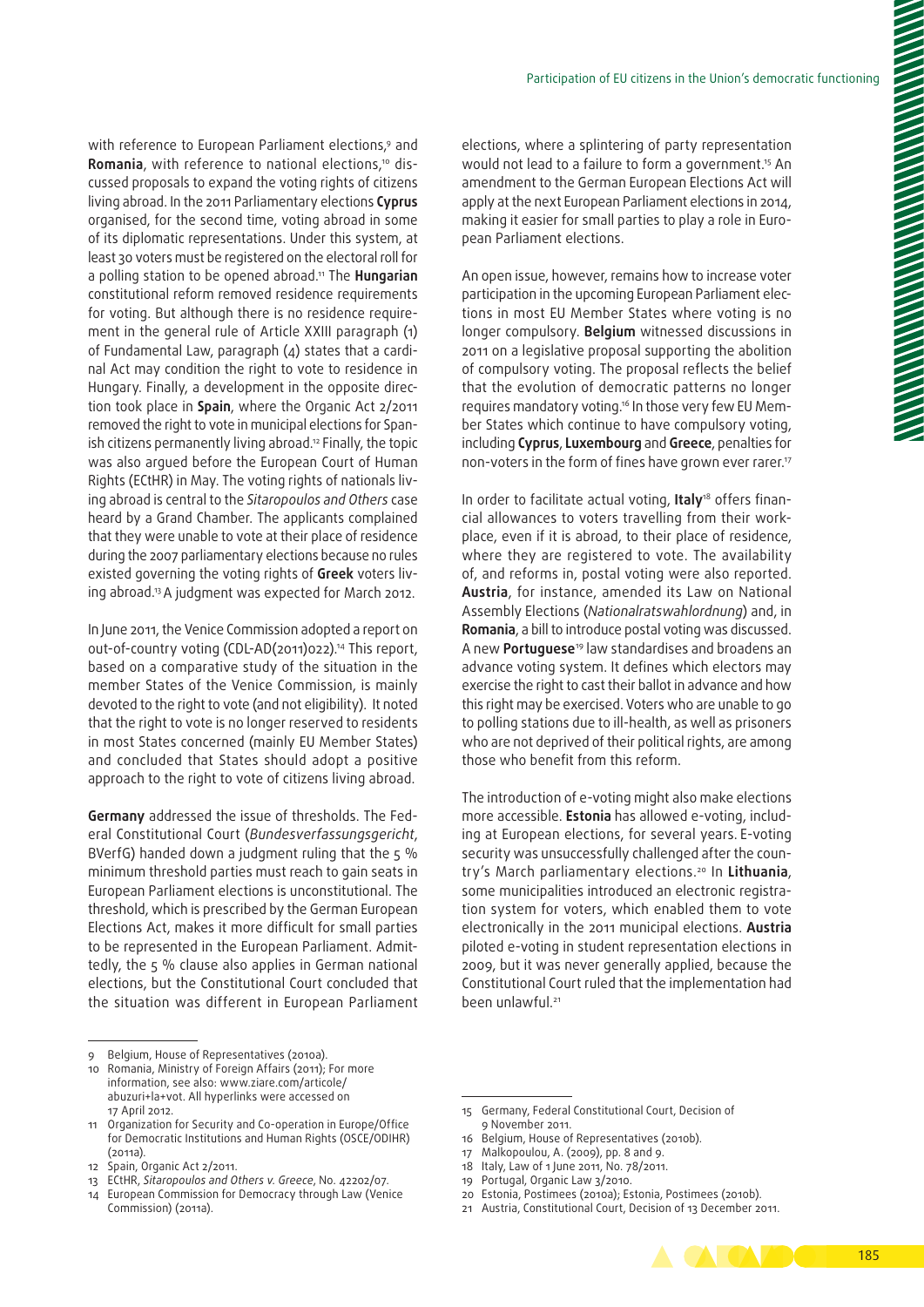Another topic of interest in 2011 was the disenfranchisement of convicts. It triggered discussions in **Estonia,** con‑ tentious debate in the **United Kingdom** and reforms in **Austria**, which in response to the ECtHR's judgment in the *Frodl* case as of 1 October abandoned the automatic loss of voting rights upon conviction for a severe crime.<sup>22</sup> In a case against **Italy** in January, an ECtHR Chamber held that the automatic nature and the indiscriminate application of a voting ban imposed upon a convicted person violated their right to vote.<sup>23</sup> This judgment was referred to a Grand Chamber of the ECtHR which held a hearing on 2 November.

### 7.2. The limitation of voting rights in the case of disability

The right to political participation of persons with disabilities took more concrete shape in 2011. On 16 November, the Committee of Ministers of the Council of Europe adopted a Recommendation on the participation of persons with disabilities in political and public life.<sup>24</sup> The recommendation's scope extends beyond participation in elections, but the following section focuses on this aspect only. The recommendation calls on Council of Europe Member States to guarantee persons with disabilities the right to vote and the right to stand for election in a manner equal to that of any other citizen. It seeks to enhance the accessibility of voting procedures, by: improving access to polling stations; providing political information in a variety of accessible formats, such as sign language, braille, audio and easy-to-read formats; and ensuring fully accessible voting procedures. In quaranteeing such enhanced accessibility, the recommendation also aims to empower persons with disabilities, which requires a meaningful involvement in the whole policy cycle and, if necessary, assistance during elections.

In adopting this recommendation, the 47 Council of Europe Member States agreed to increase the political and public participation of persons with disabilities, including in elections. The Recommendation contains a set of standards, which applies to all types of elections, therefore including municipal and European Parliament elections. As a result, it also helps support the broader implementation of the UN Convention on the Rights of Persons with Disabilities (CRPD)<sup>25</sup> for those EU Member States that have ratified it (see Chapter 10).

In December 2011, the Venice Commission revised its interpretative declaration adopted in 2010<sup>26</sup> to better take into account CRPD requirements by reaffirming the principle of universal suffrage that should be applied in a non-discriminatory way.<sup>27</sup>

The UN Committee on the Rights of Persons with Disabilities helped flesh out the meaning of 'participation'. In its Concluding Observations of its first State report on an EU Member State (Spain), it adopted a broad interpretation in September of what Article 29 of the convention calls "participation in political and public life".

*"[...] all relevant legislation be reviewed to ensure that all persons with disabilities, regardless of their impairment, legal status or place of residence, have the right to vote and participate in public life on an equal basis with others."*

*Committee on the Rights of Persons with Disabilities (2011), p. 7*

### 7.2.1. The right to vote of persons with disabilities

Data on the right to vote of persons with disabilities are often lacking. The **German** National Action Plan on the implementation of the CRPD expressly recognises this gap and refers to a study that the Federal Ministry for Employment and Social Affairs is launching to better understand the situation on the ground.28 That problems exist is, however, beyond doubt. The Organization for Security and Co‑operation reported in 2011 that the right to vote of persons with disabilities was an issue of concern, resulting in dedicated recommendations in several instances (**Bulgaria**, <sup>29</sup> **Cyprus**, <sup>30</sup> **Estonia**, <sup>31</sup> **Finland**, 32 and **Latvia**33).

With their ratifications of the CRPD, 19 EU Member States stand under a legal obligation to enhance the right to vote of persons with disabilities. When existing legislation was insufficient, countries drafted new legislation. Two examples can be reported. In March, **Spain** adopted Royal Decree 422/2011,34 which includes measures ranging from the accessibility of polling stations and of public and official spaces where electoral campaign activities are held, to the provision of free-of-charge signlanguage interpretation. In **Poland**, a new Electoral Code entered into force on 1 August. It defines a person with disabilities as one with limited physical, psychological,

- 30 OSCE/ODIHR (2011a), p. 6.
- 31 OSCE/ODIHR (2011c), p. 23.
- 32 OSCE/ODIHR (2001d), p. 5.
- 33 OSCE/ODIHR (2011e), pp. 4 and 18.
- 34 Spain, Royal Decree 422/2011.



<sup>22</sup> Austria, Modification law on the electoral law, BGBl. I Nr. 43/2011. See also: Council of Europe, Committee of the Ministers, Resolution CM/ResDH(2011)91 concerning the execution of the case ECtHR, *Frodl v. Austria*, No. 20201/04, 8 April 2010, final on 4 October 2010.

<sup>23</sup> ECtHR, *Scoppola v. Italy (No.3)*, No. 126/05, 18 January 2011.

<sup>24</sup> Council of Europe, Committee of Ministers (2011).

<sup>25</sup> For a detailed analysis of Article 29 of the CRPD requirements see: [www.ohchr.org/EN/Issues/Disability/Pages/](www.ohchr.org/EN/Issues/Disability/Pages/ThematicStudies.aspx.) [ThematicStudies.aspx.](www.ohchr.org/EN/Issues/Disability/Pages/ThematicStudies.aspx.)

<sup>26</sup> FRA (2011), p. 136.

<sup>27</sup> European Commission for Democracy through Law ('Venice Commission') (2011b).

<sup>28</sup> Germany, Federal Ministry for Work and Social Affairs (2011), p. 86.

<sup>29</sup> OSCE/ODIHR (2011b), p. 9.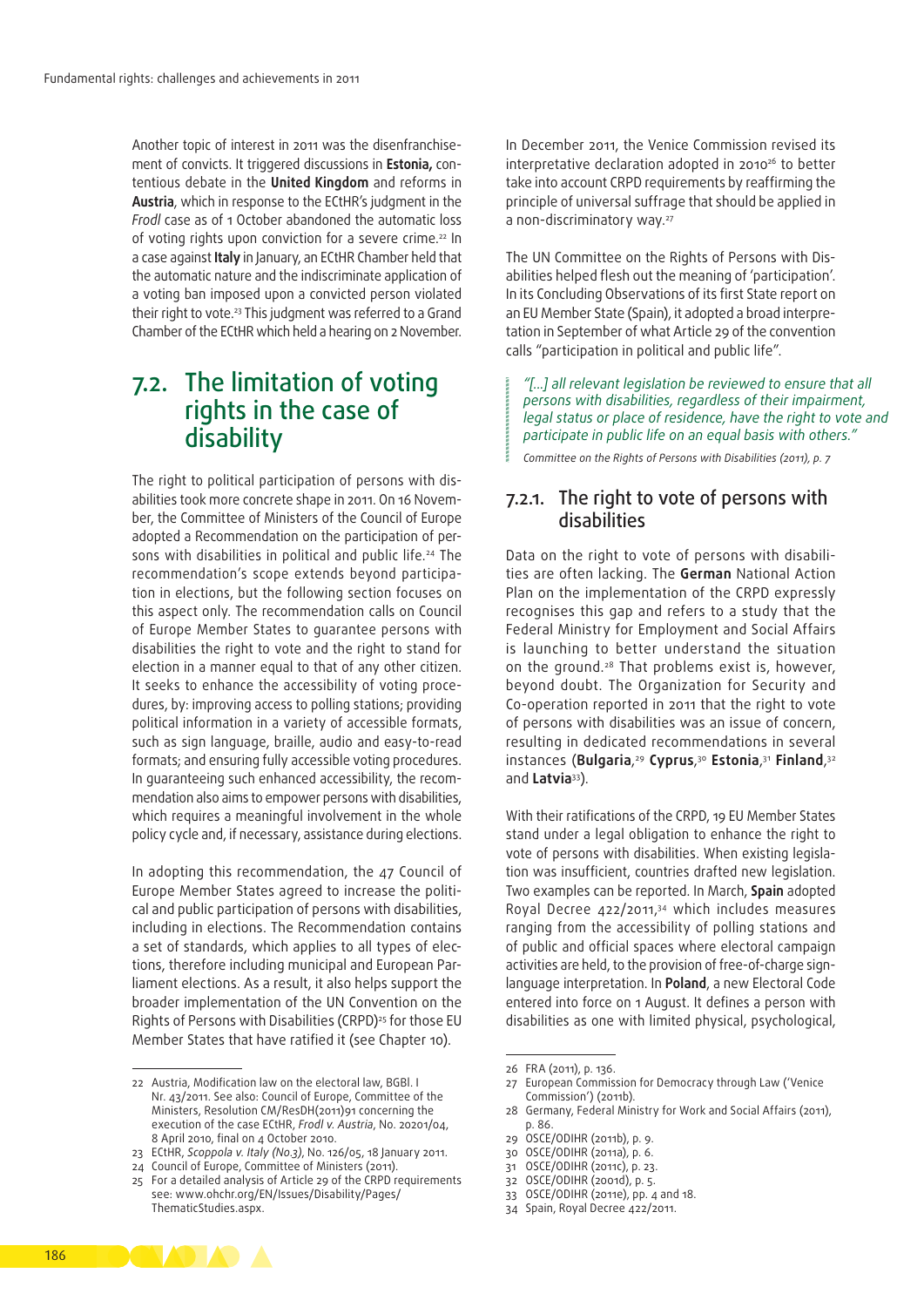mental or sensorial ability to take part in elections.35 It introduces solutions to accommodate the needs of voters with such disabilities and gives them the right to: information about elections; proxy and postal voting; and to vote in dedicated, accessible polling stations. Persons with a visual impairment have the right to use Braille voting templates and/or have personal assistance during voting. A lack of awareness about the new rules meant, however, that on election day, 9 October, only 211 voters requested Braille templates and just 841 used a postal vote. An additional complication was that the Braille templates did not make it possible for voters to read the candidates' names; those using the templates therefore required further assistance. Just under 12,000 voters used proxies in the election, far fewer than the 19,800 that availed themselves of the possibility in the earlier 2010 elections.

#### Promising practice

### Seeking voter information to drive accessibility improvements

**Cypriot** authorities requested a list of persons with disabilities from the Association of Persons with Disability (*Οργάνωση Παραπληγικών Κύπρου*) to determine where they vote, so as to make the necessary arrangements for them, such as setting up access ramps at polling stations. The Association of People with Disabilities confirmed that, as a result, in recent years their members had not lodged any complaints.

A variety of measures must be implemented to ensure the accessibility of polling stations. The most common relates to the building itself. A polling station should be accessible for persons with physical impairments; in particular, it should be wheelchair accessible. Furthermore, polling stations should be adapted to persons with visual impairments. Many EU Member States promote fully accessible polling stations. In **Austria**, for instance, there must be at least one barrier-free polling station per municipality.36 **Belgium** requires that each polling station be equipped with one adapted voting booth and that one‑in‑five booths are adapted overall. In **France** at least one voting booth per polling station must be fully accessible, whatever the disability, and ballot boxes must be accessible to wheelchair users.37 In **Germany,** the polling station should be as accessible as possible for persons with disabilities.38 In the **Netherlands** at least a quarter of polling stations in a single municipality should be accessible to voters with physical disabilities.39 In **Slovenia,** according to Article 79a of National Assembly Elections Act, at least one polling station per county should be accessible. A visually impaired wheelchair user who considered that the accessible polling station was too far from his residence challenged this ratio, but both the administrative court and the supreme court rejected the complaint.40

Many EU Member States and **Croatia** are taking steps to improve polling station accessibility, but they often face major hurdles. The **Latvian** Central Election Commission acknowledged that it was a matter of great concern that only 46 % of polling stations could be considered accessible. In March, the **Dutch** organisation Disabled National (*Handicap nationaal*) randomly sampled 320 polling sta‑ tions to test their accessibility. It concluded that most of the stations surveyed were not fully accessible to wheelchair users, although electoral authorities had classified 83 % of the polling stations as accessible.41 The **Polish** National Electoral Committee said that 7,785 out of 25,993 voting districts (*obwody do głosowania*) were accessible, or some 33 %. In **Portugal**, voters with visual impairments encountered problems when voting. The Association of the Blind and the Partially‑Sighted of Portugal (*Associação dos Cegos e Amblíopes de Portugal*, ACAPO) and the I Want to Vote Movement (*Movimento Quero Votar*)42 – a coalition of NGOs, individual persons, sponsors and private companies – called for solutions to enable persons with visual impairments to vote. Following the presidential elections on 31 January, ACAPO called for the development of Braille templates by the 2013 parliamentary elections.43 Similarly, in **Spain** in January, the Catalan Association for the Integration of Blind People called for the use of Braille templates and envelopes to be extended to municipal elections. The templates and envelopes have been in use since 2007<sup>44</sup> in regional, national and European Parliament elections,<sup>45</sup> but the extension to municipal elections is considered a challenge.

In the absence of rules on accessibility, some governments, such as that of **Greece**, 46 issued ministerial cir‑ culars calling for practical alternatives for election day. Such measures may require an election official to go to the person's home to register a proxy voting request or to fetch a ballot box from an inaccessible polling station and bring it somewhere more accessible including the home. In the case of sensory impairment, it may mean accompanying the voter into the voting booth or enabling the voter to be accompanied by someone else. To a greater or lesser extent, **Austria, Belgium, Bulgaria,** 

46 Greece, Ministry of the Interior (2011a).



<sup>35</sup> Poland, Electoral Code, Art. 5 para. 11.

<sup>36</sup> Austria, Modification law on the electoral law, para. 52 (5).

<sup>37</sup> France, Ministry of Labour, Social Relations, Family, Solidarity and of the City (2009), Art. D56-1 to D56-3 of the Electoral Code.

<sup>38</sup> Germany, European Election Rule, para. 39.

<sup>39</sup> The Netherlands, Elections Act, Art. J4 (2).

<sup>40</sup> Slovenia, Supreme Court, Decision of 5 May 2011.

<sup>41</sup> For more information, see: [www.handicapnationaal.nl/](http://www.handicapnationaal.nl/verenigingsnieuws/010/010.html) [verenigingsnieuws/010/010.html.](http://www.handicapnationaal.nl/verenigingsnieuws/010/010.html)

<sup>42</sup> For more information, see: [www.querovotar.com/](http://www.querovotar.com/movimento.asp) [movimento.asp.](http://www.querovotar.com/movimento.asp)

<sup>43</sup> Portugal, Association of Blind and Partially‑Sighted Persons of Portugal (2011).

<sup>44</sup> Spain, Royal Decree 1612/2007.

<sup>45</sup> For more information, see: [www.votoaccesible.com/](http://www.votoaccesible.com/default.asp) [default.asp.](http://www.votoaccesible.com/default.asp)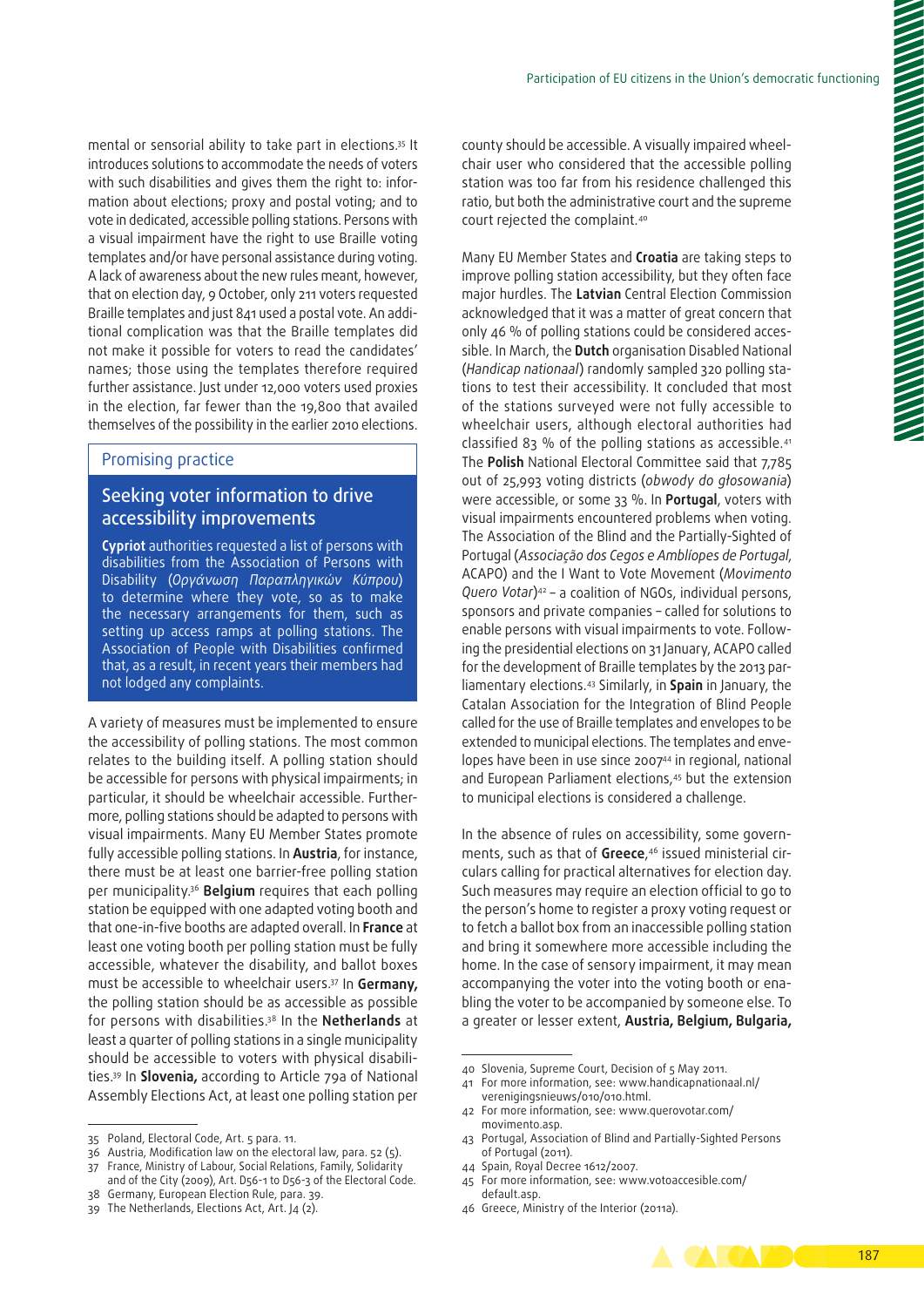**Croatia,** the **Czech Republic, Cyprus, Denmark, Greece, Ireland, Italy, Luxembourg,**<sup>47</sup> **Malta,** the **Netherlands,**<sup>48</sup> and **Slovakia** all apply similar measures.

In some countries specific disability action plans address the challenge of elections. **Finland** plans two measures aimed at improving voters' accessibility as part of its Disability Policy Programme Vampo (2010-2015). One measure involves drawing up and monitoring quidelines ensuring the accessibility of all polling stations. The other is a commitment to take into account the needs of visually impaired people in the development of electronic voting, which improves the independence of voting. The Finnish Ministry of Justice is responsible for implementing these measures.49

In other cases, national electoral commissions have launched wide consultations with organisations of persons with disabilities to tackle accessibility problems. **Romania** conducted such a consultation, focusing on physical barriers to polling stations.

In **Sweden,** electoral authorities conducted wide‑ranging information campaigns directed at persons with disabilities in order to encourage their participation. The **Polish** Commissioner for Citizens' Rights, together with Polish Radio, also launched such a campaign.50

#### Promising practice

### Providing fully accessible electoral information

The **Swedish** Election Authority (*Valmyndigheten*) is responsible for public information on when, where and how voting takes place. To improve accessibility for persons with disabilities, the authority produced electoral information in various formats, including sign language, Braille, an easy‑to‑read booklet and a compact disc (CD). It circulated both the CD and the booklet to members of the Visually Impaired National Federation and the Centre for Easy-to-Read and sent the CD to audio libraries as well. It also created special documents that allowed visually impaired people to read in Braille and vote without assistance.<sup>51</sup>

The **United Kingdom** Electoral Commission issued a new factsheet in April entitled Disabled People's Voting Rights.<sup>52</sup> It calls on local authorities to "take proactive steps to ensure that polling stations don't disadvantage disabled people". The document also spells out four key entitlements for persons with disabilities, the rights to: request assistance to mark a ballot; use a tactile voting device; receive assistance when accessing polling stations and use large‑print versions of ballot papers. Similarly, since a Government decision of 8 December 2010 on the implementation of the CRPD in **Lithuania**, 53 the Central Election Commission together with the Lithuanian Association of Municipalities are tasked with securing the electoral participation of persons with disabilities, by facilitating access to polling stations and providing relevant information. In February 2011, the **Irish** Department of the Environment, Community and Local Government together with the National Disability Authority developed guidance for election officials on how to ensure that the voting process and the choice of polling station are as disability-friendly as possible.<sup>54</sup>

#### Promising practice

### Enabling voters to learn about candidates by telephone

During the elections for the **Dutch** Provincial Councils held on 2 March, voters were able to acquire spoken information about candidates through a dedicated free‑phone number. Visually impaired voters could dial the electoral list phone number (*Kieslijsttelefoon*), which provided an audio version of the electoral list.

### 7.2.2. The right to vote of persons with intellectual disabilities and persons with mental health problems

EU Member States differ greatly in how they handle the right to political participation of persons with mental health problems and persons with intellectual disabilities. Despite this heterogeneity, three main approaches characterise the participation spectrum: total exclusion, case-by-case consideration and full participation.55 Member States which totally exclude individuals link the right to vote to the legal capacity of the individual. In other Member States, national legislation prescribes an individual assessment of the ability to vote before taking the right away. Countries which have lifted all restrictions enable persons with intellectual disabilities and persons with mental health problems to vote on an equal footing with other citizens. There has been little change since 2010.56

**Hungary** witnessed an important development with the adoption of a new Basic Law which entered into force on 1 January 2012. The new law (Article XXIII (2) of the Basic Law) says that guardianship will no longer serve as



<sup>47</sup> Luxembourg, Election Law, Art. 79 as amended in 2004.

<sup>48</sup> The Netherlands, Elections Act, Art. J28.

<sup>49</sup> Finland, Ministry for Social and Health Affairs (2011).

<sup>50</sup> For more information, see: [www.rpo.gov.pl/pliki/13152985810.pdf.](http://www.rpo.gov.pl/pliki/13152985810.pdf)

<sup>51</sup> Sweden, Election Authority (2011).

<sup>52</sup> United Kingdom, Electoral Commission (2011).

<sup>53</sup> Lithuania, Decision on the United Nations Convention on the Rights of Persons with Disabilities and its Optional Protocol.

<sup>54</sup> For more information, see: [www.nda.ie/website/nda/](http://www.nda.ie/website/nda/cntmgmtnew.nsf/0/3965829F6783133B802578320058BB21?OpenDocument) [cntmgmtnew.nsf/0/3965829F6783133B80257832005](http://www.nda.ie/website/nda/cntmgmtnew.nsf/0/3965829F6783133B802578320058BB21?OpenDocument) [8BB21?OpenDocument.](http://www.nda.ie/website/nda/cntmgmtnew.nsf/0/3965829F6783133B802578320058BB21?OpenDocument)

<sup>55</sup> FRA (2010), pp. 15ff.

<sup>56</sup> FRA (2010).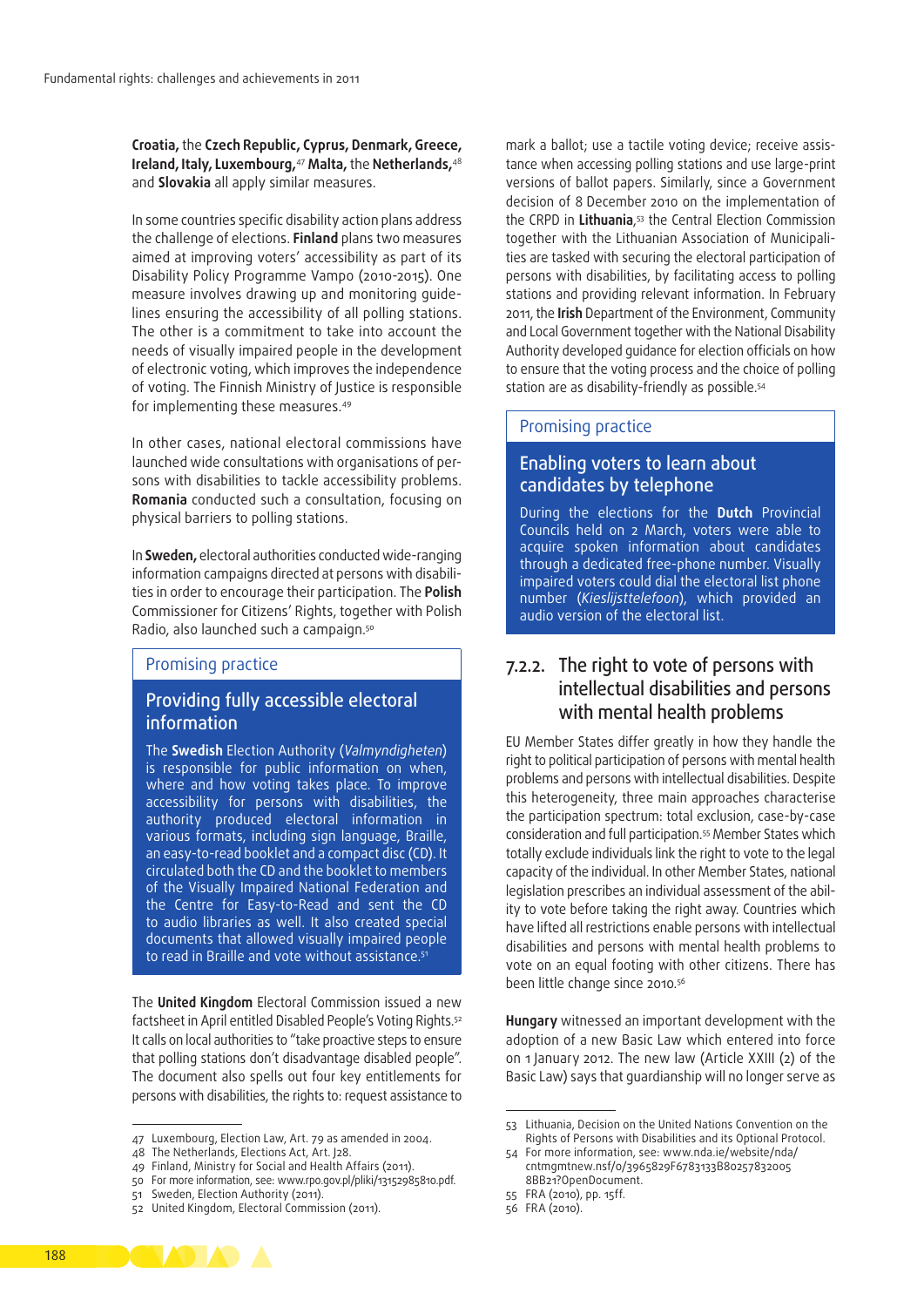the basis for disenfranchisement. A judge must, instead, determine whether an individual should be excluded from voting based on an assessment of his/her "limited mental ability", a term whose exact meaning is as yet unclear but which a new electoral law is likely to address. Hungary thereby joined the group of EU Member States where an individual judicial assessment is made before a disenfranchisement decision is taken.

A majority of EU Member States still link disenfran‑ chisement to the loss of legal capacity. **Croatia** also has such a system: Article 2 of the Act on Voter Registers (*Zakon o popisima birača*)57 stipulates that Croatian citizens 18 years of age or older are listed in the register, except those who have lost legal capacity through

a final court decision. Thus, like many EU Member States, Croatia has an automatic exclusion provision.<sup>58</sup> According to the Annual Statistical Report on the Application of Social Welfare Rights for 2010,<sup>59</sup> 15,761 persons were without legal capacity on 31 December 2010. This issue stirred public debate in Croatia and in a report published in 2011 the Ombudsperson for Persons with Disabilities warned that the voting rights of persons with intellectual disabilities and persons with mental health problems is an issue of compliance with CRPD requirements.<sup>60</sup>

Table 7.1 provides an updated summary of a table published in 2010.<sup>61</sup>

| Table 7.1: The right to political participation of persons with mental health problems and persons with intellectual |  |  |
|----------------------------------------------------------------------------------------------------------------------|--|--|
| <b>disabilities</b>                                                                                                  |  |  |

| Country                | <b>Exclusion</b>        | <b>Limited Participation</b> | Participation           |
|------------------------|-------------------------|------------------------------|-------------------------|
| AT                     |                         |                              | X                       |
| BE                     | $\mathsf X$             |                              |                         |
| BG                     | $\overline{\mathsf{X}}$ |                              |                         |
| ${\sf CY}$             |                         | $\mathsf X$                  | $\mathsf X$             |
| ${\sf CZ}$             | $\mathsf X$             | $\overline{\mathsf{X}}$      |                         |
| <b>DE</b>              | $\overline{\mathsf{X}}$ |                              |                         |
| DK                     | $\overline{\mathsf{X}}$ | $\mathsf X$                  |                         |
| $\mathsf{EE}$          | $\mathsf X$             | $\mathsf X$                  |                         |
| $\mathsf{EL}$          | $\mathsf X$             |                              |                         |
| ES                     |                         | $\mathsf X$                  | $\mathsf X$             |
| F1                     |                         | $\overline{\mathsf{X}}$      | $\overline{\mathsf{X}}$ |
| $FR*$                  |                         | $\overline{\mathsf{X}}$      | $\overline{\mathsf{X}}$ |
| $HU**$                 |                         | $\overline{\mathsf{X}}$      |                         |
| IE                     | $\mathsf X$             |                              | $\mathsf X$             |
| $\mathsf{I}\mathsf{T}$ |                         |                              | $\overline{\mathsf{X}}$ |
| $\mathsf{LT}\xspace$   | $\mathsf X$             |                              |                         |
| ${\sf LU}$             | $\overline{\mathsf{X}}$ |                              |                         |
| ${\sf L}{\sf V}$       | $\overline{\mathsf{X}}$ |                              |                         |
| MT                     | $\overline{\mathsf{X}}$ | $\mathsf X$                  |                         |
| $\sf NL$               |                         |                              | Χ                       |
| PL                     | $\mathsf X$             |                              |                         |
| PT                     | $\mathsf X$             |                              |                         |
| RO                     | $\overline{X}$          |                              |                         |
| ${\sf SE}$             |                         |                              | $\mathsf X$             |
| SI                     |                         | $\sf X$                      |                         |
| SK                     | $\mathsf X$             |                              |                         |
| <b>UK</b>              |                         |                              | $\mathsf X$             |
|                        |                         |                              |                         |
| <b>HR***</b>           | $\mathsf X$             |                              |                         |

*Notes: A Member State can be represented in more than one column, as persons with health problems and persons with intellectual disabilities may be treated differently according to the national law of the respective Member State. \* Due to a legislative amendment, which does not affect the right to vote, the relevant article is now: Article L3211-3 7° Public Health* 

*Code. \*\* Hungary, Article XXIII (2) Basic Law. \*\*\* Croatia, Act on Voter Registers, 30 April 1996.* Source: FRA, 2011; based on information published in the FRA report on The right to political participation of persons with mental health

problems and persons with intellectual disabilities *in November 2010, p. 23.*

58 FRA (2010), pp. 15 and 23.

59 Croatia, Ministry of Health and Social Welfare (2011).

60 Croatia, Ombudsperson for Persons with Disability (2011).

61 FRA (2010), p. 23.



<sup>57</sup> Croatia, Act on Voter Registers, 30 April 1996.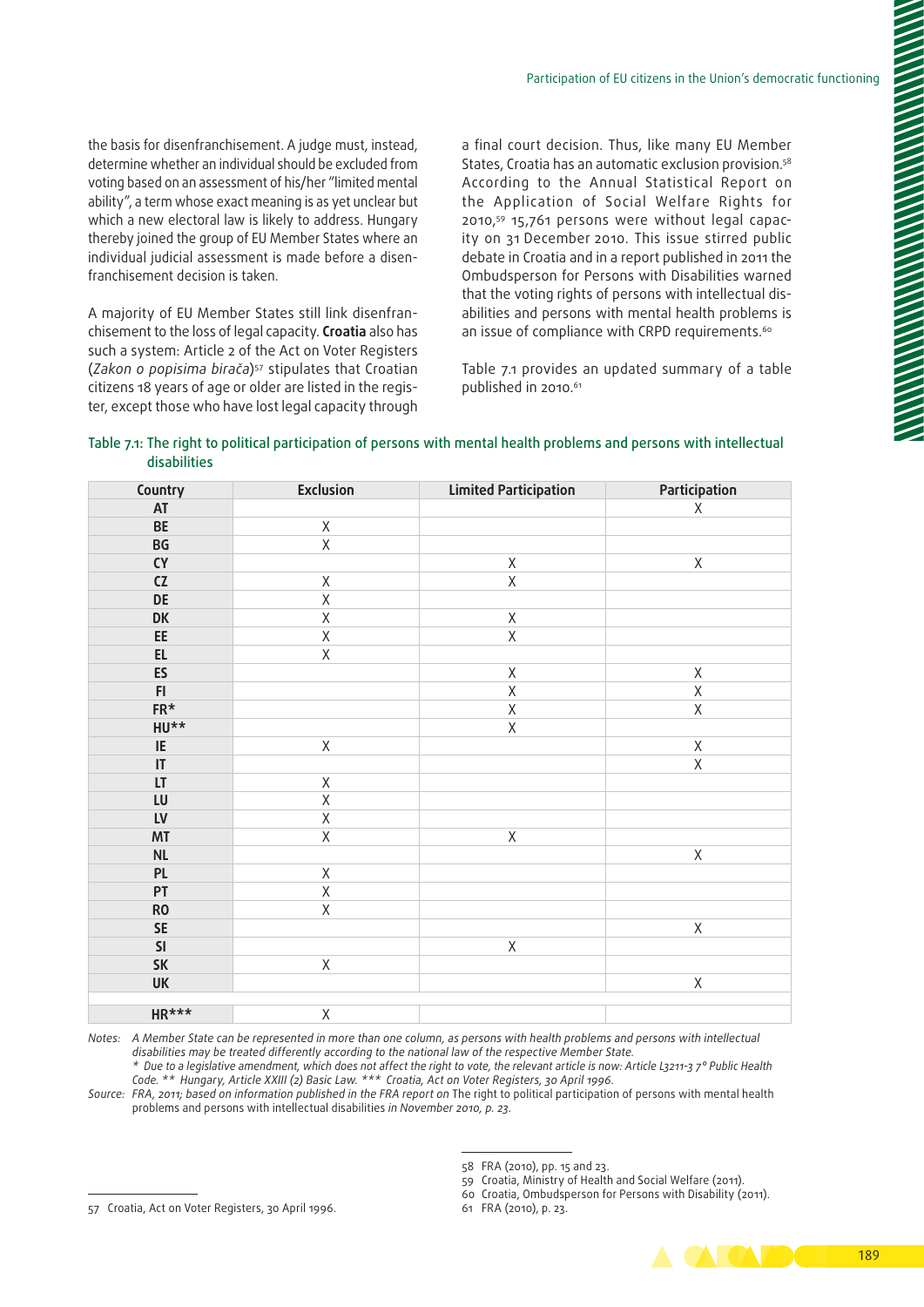In the **Netherlands**, although legislation ensuring full participation is in place, there is a lack of specific assistance to help persons with intellectual disabilities. The Dutch Electoral Council considers that persons with intellectual disabilities who cannot vote without assistance cannot express their electoral opinion independently and therefore should not vote.62 This situation raises a wider question of the adaptation necessary to facilitate the vote of persons with intellectual disabilities. In May, a wide range of good practices and a set of recommendations were published in the context of the 'Accommodating Diversity for Active Participation in European Elections' (ADAP) project.<sup>63</sup>

#### Promising practice

### Supporting political participation for persons with intellectual disabilities

Sunbeam Media developed an awareness-raising video clip Your Power, Your Vote<sup>65</sup> for the 2011 **Irish** General Election and posted it on YouTube in February. The video explains the support required to enable political participation for persons with intellectual disabilities and provides an overview of why people with disabilities should vote and how they can exercise this right.

### 7.3. Developments in participatory democracy

The right to take part in municipal and European elections is only one element that EU law provides in the wider context of political participation. The Treaty on European Union (TEU) establishes in Article 10 (3) that all decisions at EU level should be taken "as openly and as closely as possible to the citizens". Article 11 of the TEU provides for various elements of participatory democracy; with the European citizens' initiative (ECI) the most important tool. Besides the citizens' initiative this Article provides for: "public exchanges" among "citizens and representative associations"; "open, trans‑ parent and regular dialogue" of the institutions "with representative associations and civil society"; and "consultations" to be carried out by the Commission "with parties concerned". The number of consultations rose last year, <sup>65</sup> with 131 closing in 2011, four of which were in the area of Justice and Fundamental Rights.<sup>66</sup>

In March, the European Economic and Social Committee (EESC) published a Roadmap for participatory democ‑ racy, which promoted practical implementation of civil dialogue.<sup>67</sup> The tumultuous events occurring in the Mediterranean region make clear the vital role that civil society should play in the processes of democratisation and clarifies the challenge for Europe in adopting concrete tools and making adequate investments to strengthen the infrastructure of democracies, the roadmap says. It calls for a comprehensive inventory of existing civil dialogue mechanisms in all EU institutions and bodies and an evaluation of these. Practices at national level should be mapped, it says, in order to draw lessons from them and further develop them at EU level.

*"Providing clear, comprehensive and accessible information on local and regional policies strengthens active citizenship and fosters a feeling of belonging to a community as well as the civic duty to contribute to this community in a democratic society."*

*CLRA Recommendation 307 (2011) on citizen participation at local and regional level in Europe*

The Council of Europe Congress of Local and Regional Authorities (CLRA) forcefully reaffirmed the importance of direct citizen participation as a tool for strengthening local and regional democracy. In a recommendation adopted in October, the CLRA advised the Council of Europe member states to increase public participation in decision making processes so that citizens can directly express their choices, preferences and opinions on given policies.<sup>68</sup>



### Enhancing access to Europe with a one‑stop website

Citizen House is a new website providing a one‑stop shop for EU citizens submitting complaints to the European Commission, requesting access to EU documents, submitting a petition to the European Parliament, delivering a request to the European Ombudsman or launching a European citizens' initiative. Citizenhouse.eu is a "360 degree resource by citizens for citizens to learn, share and engage". The European Citizen Action Service created the website as the first stage of an ambitious project to set up the 'European Civil Society House', aimed at enabling NGOs and individuals to make their voices heard within the EU by providing advice on how to lobby, fundraise and defend European citizenship rights. The website also plans to offer access to citizens on a national level.

*For more information, see: [www.citizenhouse.eu](http://www.citizenhouse.eu/)*

67 EESC (2011).

**CONTRACTOR** 



<sup>62</sup> For more information, see: [www.kiesraad.nl/nl/](http://www.kiesraad.nl/nl/Onderwerpen/Thema-Stemmen/Hulp_bij_stemmen.html) [Onderwerpen/Thema‑Stemmen/Hulp\\_bij\\_stemmen.html](http://www.kiesraad.nl/nl/Onderwerpen/Thema-Stemmen/Hulp_bij_stemmen.html).

<sup>63</sup> See: [www.inclusion‑europe.org/images/stories/documents/](http://www.inclusion-europe.org/images/stories/documents/Project_ADAP/Good_Practices_EN.pdf) [Project\\_ADAP/Good\\_Practices\\_EN.pdf](http://www.inclusion-europe.org/images/stories/documents/Project_ADAP/Good_Practices_EN.pdf).

<sup>64</sup> For more information, see: [www.youtube.com/](http://www.youtube.com/watch?feature=player_embedded&v=aDk6gYnbFL8) [watch?feature=player\\_embedded&v=aDk6gYnbFL8](http://www.youtube.com/watch?feature=player_embedded&v=aDk6gYnbFL8).

<sup>65</sup> FRA (2011), p. 136.

<sup>66</sup> For more information, see: [http://ec.europa.eu/yourvoice/](http://ec.europa.eu/yourvoice/consultations/2011/index_en.htm) [consultations/2011/index\\_en.htm.](http://ec.europa.eu/yourvoice/consultations/2011/index_en.htm)

<sup>68</sup> CLRA (2011).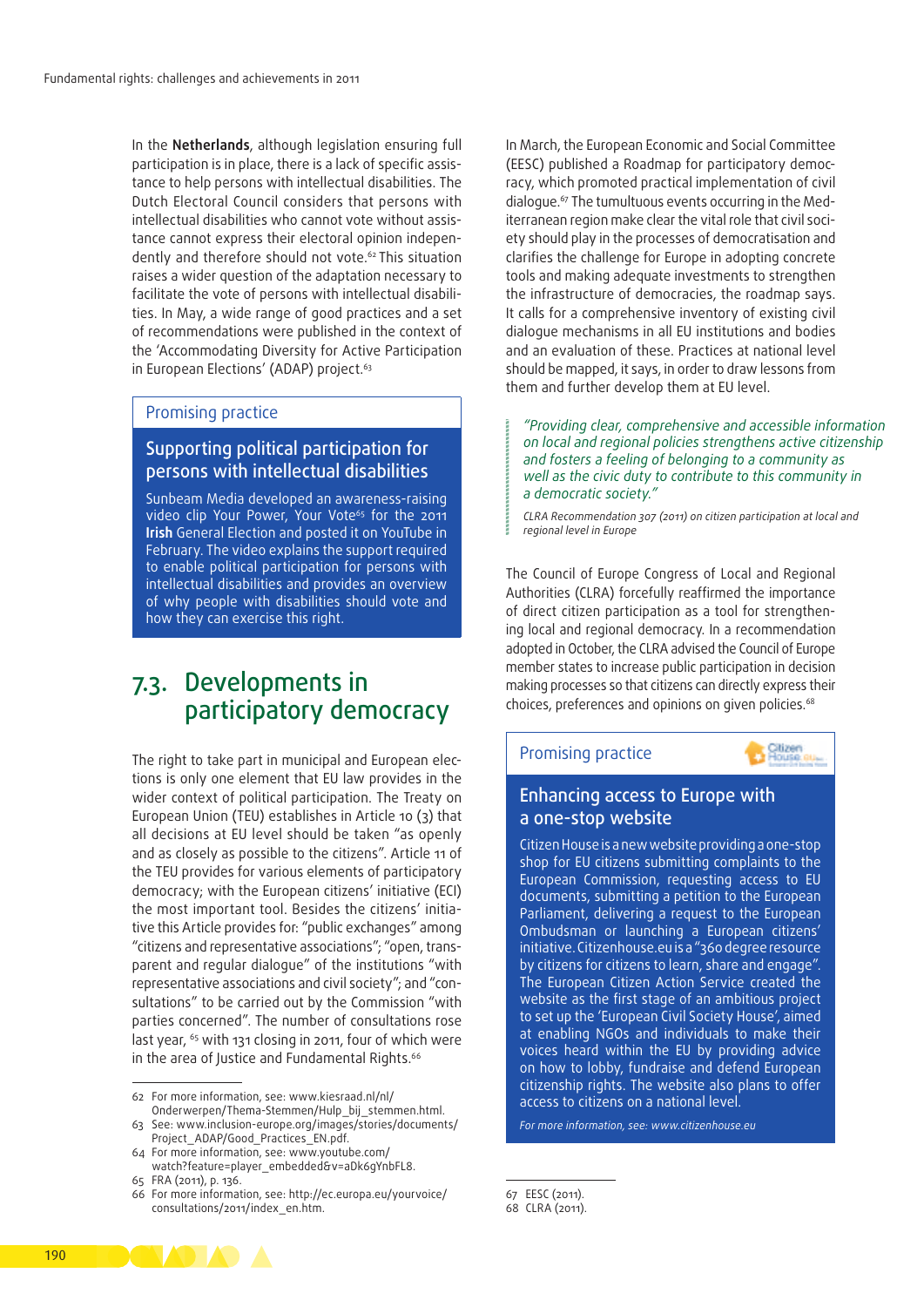On 1 April 2011, the EU Regulation on the citizens' initiative<sup>69</sup> entered into force: it applies as of 1 April 2012. On 17 November 2011, the Commission adopted the implementing Regulation (EU) No 1179/2011.<sup>70</sup> On 22 December 2011, it made "open source software" available.71 The European Commission is required to maintain "open‑source software incorporating the relevant technical and security features necessary for compliance with the provisions of this Regulation regarding the online collection systems. The software shall be made available free of charge"72 and "technical specifications" must be "adopted" for this purpose.73

The time between the adoption of the regulation and its application enabled EU Member States to implement various obligations under the regulation including: the certification of the online collection system;<sup>74</sup> the verification of the "statements of support", including the issuance of a certificate regarding the "number of valid statements";<sup>75</sup> data protection issues;<sup>76</sup> and to address questions of liability for damages caused by organisers of a citizens' initiative and penalities for false declarations made by organisers of a citizens' initiative and the fraudulent use of data provided in the context of a citizens' initiative.77

With respect to the process of drafting implementing legislation, **Austria, Belgium, Bulgaria,** the **Czech Republic, Finland, Germany, Hungary, Italy, Latvia, Lithuania, Luxembourg, Malta, Poland** and the **United Kingdom** have taken concrete preparatory steps, and in seven of these countries (Austria, Bulgaria, Finland, Germany, Hungary, Latvia, Luxembourg) the process has already reached parliament. In some countries, like **Denmark, France, Greece,** the **Netherlands, Slovakia, Spain** or the **United Kingdom**, direct applicability of the regulation does not require specific legislation.

Public debates on the citizens' initiative were rather limited during the reporting period and it remains to be seen whether public awareness will increase when the first initiatives are launched on 1 April 2012. At least one feature of the legal framework of the citizens' initiative should already be highlighted, however: the option to collect signatures online sets a modern standard which could, in principle, enhance civic participation.

- 71 For more information, see [http://joinup.ec.europa.eu/](http://joinup.ec.europa.eu/software/ocs/release/100) [software/ocs/release/100](http://joinup.ec.europa.eu/software/ocs/release/100).
- 72 Regulation (EU) No 211/2011, Art. 6 (2) (4).
- 73 Regulation (EU) No 211/2011, Art. 6 (5).
- 74 Regulation (EU) No 211/2011, Art. 6 (3).
- 75 Regulation (EU) No 211/2011, Art. 8 (2).
- 76 Regulation (EU) No 211/2011, Art. 12 (4), (5).
- 77 Regulation (EU) No 211/2011, Art. 13 and 14.

## **Outlook**

Increasing citizen participation in EU elections and reforming the European Parliament's electoral system remain challenges to be addressed in the run‑up to the next elections in 2014. Reforms of electoral systems at the national level are also likely to remain on the agenda, including as regards the right to vote from abroad.

Ensuring that persons with disabilities are able to vote in a manner equal to that of any other citizen will continue to pose concerns and challenges in many EU Member States. Progress in this area is even more pressing after the ratification of the CRPD and the adoption of a recommendation setting high standards in this area by the Committee of Ministers of the Council of Europe.

Active participation of EU citizens in the democratic life of the EU outside the context of elections remains a major challenge. Following the launch of the European citizens' initiative on 1 April 2012, the EU's democratic functioning should be enhanced. It remains to be seen how EU citizens will seize the opportunity provided by this tool.



<sup>69</sup> Regulation (EU) No 211/2011, OJ 2011 L 65/1.

<sup>70</sup> European Commission (2011b).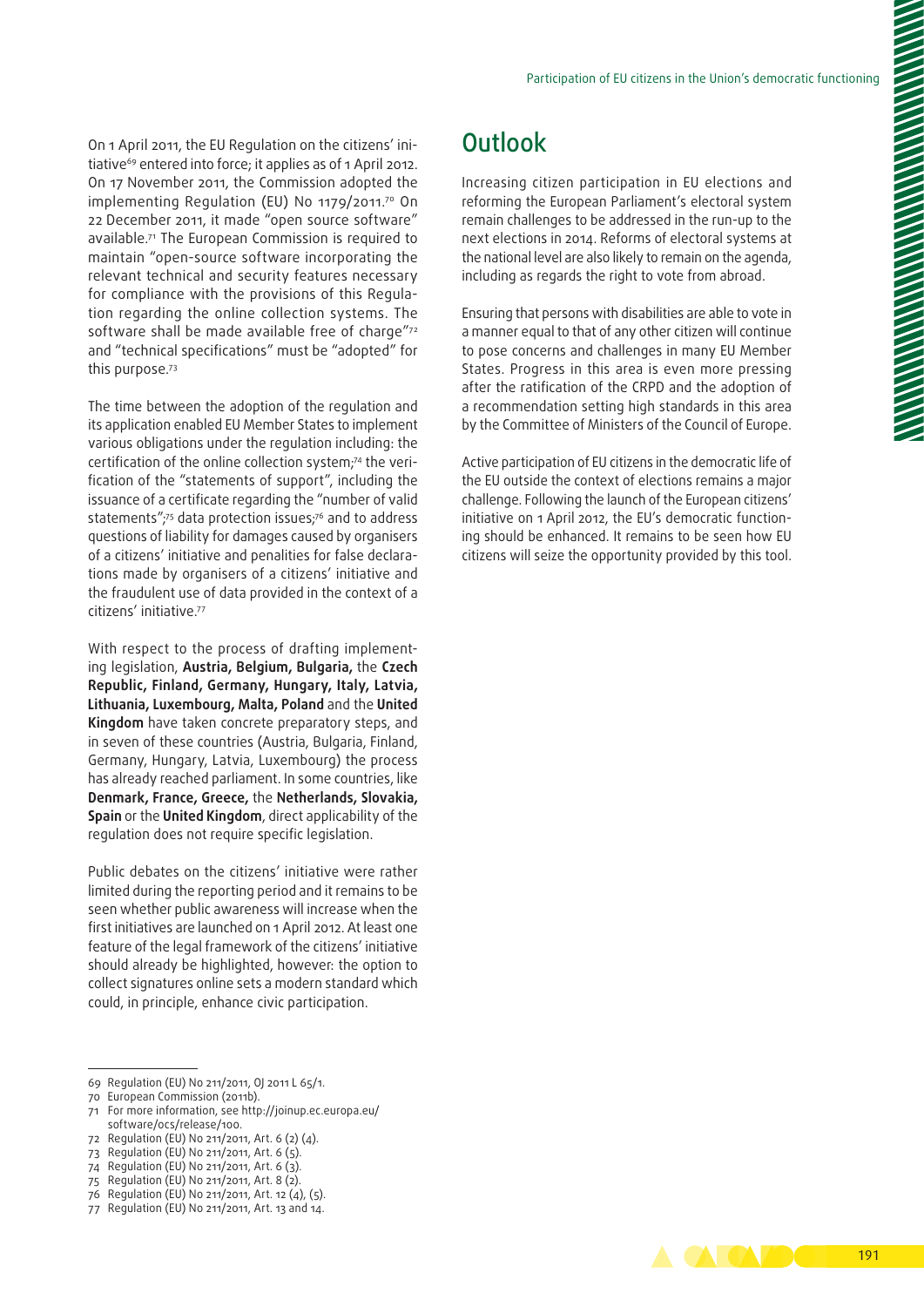### References

Association of Blind and Partially‑Sighted Persons of Portugal (*Associação dos Cegos e Amblíopes de Portu‑ gal*, ACAPO) (2011), 'O Livre Exercício do Direito de Voto por parte das Pessoas com Deficiência Visual', Press release, 28 January 2011.

Austria, Austrian Constitutional Court, Decision of 13 December 2011, V 85-96/11-15.

Austria, Electoral law (*Wahlrechtsänderungsgesetz*), BGBl. I Nr. 43/2011.)

Belgium, House of Representatives (*Chambre des Représentants*) (2010a), Proposition to amend the law of 23 March 1989 concerning the election of the European Parliament in order to grant Belgian nationals residing outside of the European Union the right to vote in the European elections (*Wetsvoorstel tot wijziging van de wet van 23 maart 1989 betreffende de verkiezing van het Europese Parlement, teneinde aan de buiten de Europese Unie verblijvende Belgen stemrecht voor de Europese verkiezingen te verlenen*), Doc 53. 0348/001.

Belgium, House of Representatives (2010b), Proposition to amend the electoral code concerning the introduction of a!general right to vote, regardless of their age (*Wetsvoorstel tot wijziging van het kieswetboek inzake de invoering voor het veralgemeend stemrecht voor alle burgers, ongeacht hun leeftijd*), Doc 53. 837/001.

Council of Europe, Committee of Ministers (2011), Recommendation CM/Rec(2011)14 of the Committee of Ministers to Member States on the participation of persons with disabilities in political and public life.

Council of Europe, Congress of Local and Regional Authorities (CLRA) (2011), [Recommendation](https://wcd.coe.int/ViewDoc.jsp?Ref=REC307(2011)&Language=lanEnglish&Ver=original&Site=Congress&BackColorInternet=e0cee1&BackColorIntranet=e0cee1&BackColorLogged=FFC679) 307 on citizen participation at local and regional level in Europe.

Croatia, Act on Voter Registers (*Zakon o popisima birača*), Official Gazette No. 96/33, 30 April 1996.

Croatia, Ministry of Health and Social Welfare (2011), Annual statistical report on the application of social welfare rights, legal protection of children, young persons, marriage, family, persons without legal capacity and the protection of physically and mentally disabled persons in Croatia in 2010 (*Godišnje statističko izvješće o primjenjenim pravima u socijalnoj skrbi*), August 2011.

Croatia, Ombudsperson for Persons with Disability (2011), *Izvješće o radu Ureda pravobraniteljice za osobe s invaliditetom za 2010 godinu*, March 2011.

Denmark, Bill No. L 17 of 6 October 2010 (*Forslag til lov om ændring af lov om valg af danske medlemmer til Europa‑Parlamentet og lov om kommunale og regionale valg*), 16 December 2010.

Duff, A. (2011), 'Reforming the European Parliament', *Public Service Europe*, 19 July 2011.

European Commission (2010), *EU Citizenship Report 2010: Dismantling the obstacles to EU citizens' rights*, COM(2010) 602 final/COM(2010) 605 final, 27 October 2010.

European Commission (2011a), *Proposal for a decision of the European Parliament and the Council on the European Year of Citizens (2013)*, COM(2011) 489 final, 11 August 2011.

European Commission (2011b), Commission Implementing Regulation (EU) No 1179/2011 of 17 November 2011 laying down technical specifications for online collection systems pursuant to Regulation (EU) No 211/2011 of the European Parliament and of the Council on the citizens' initiative, OJ 2011 L 301/3, Brussels, 18 November 2011.

European Commission (2012), Report from the Commission to the European Parliament and the Council on the application of Directive 94/80/EC on the right to vote and to stand as a candidate in municipal elections by citizens of the Union residing in a Member State of which they are not nationals, COM(2012) 99 final, Brussels, 9 March 2012.

European Commission for Democracy through Law (Venice Commission) (2011a), *Report on out-of-country voting*, Study No. 580/2012, CDL-AD(2011)022, Stras‑ bourg, 24 June 2011.

European Commission for Democracy through Law ('Venice Commission') (2011b), *Revised interpretative declaration to the code of good practice in electoral matters on the participation of people with disabilities in elections*, Study No. 584/2010, Doc. CDL‑AD(2011)45, 19 December 2011.

European Court of Human Rights (ECtHR), *Scoppola v. Italy (No. 3)*, No. 126/05, 18 January 2011.

ECtHR, *Sitaropoulos and Others v. Greece*, No. 42202/07, 4 May 2011.

European Economic and Social Committee (EESC) (2011), *[Roadmap](http://www.eesc.europa.eu/resources/docs/roadmap-final-for-web.pdf) of Group II for participatory democracy in Europe: results of extraordinary Group III meeting*, 22 March 2011.

European Parliament (2009), *Legislative procedure: INI/2009/2134 on the proposal for a modification of the Act concerning the election of the Members of the European Parliament by direct universal suffrage of 20 September 1976*.

European Parliament (2011a), *Report on a proposal for a modification of the Act concerning the election of the Members of the European Parliament by direct* 

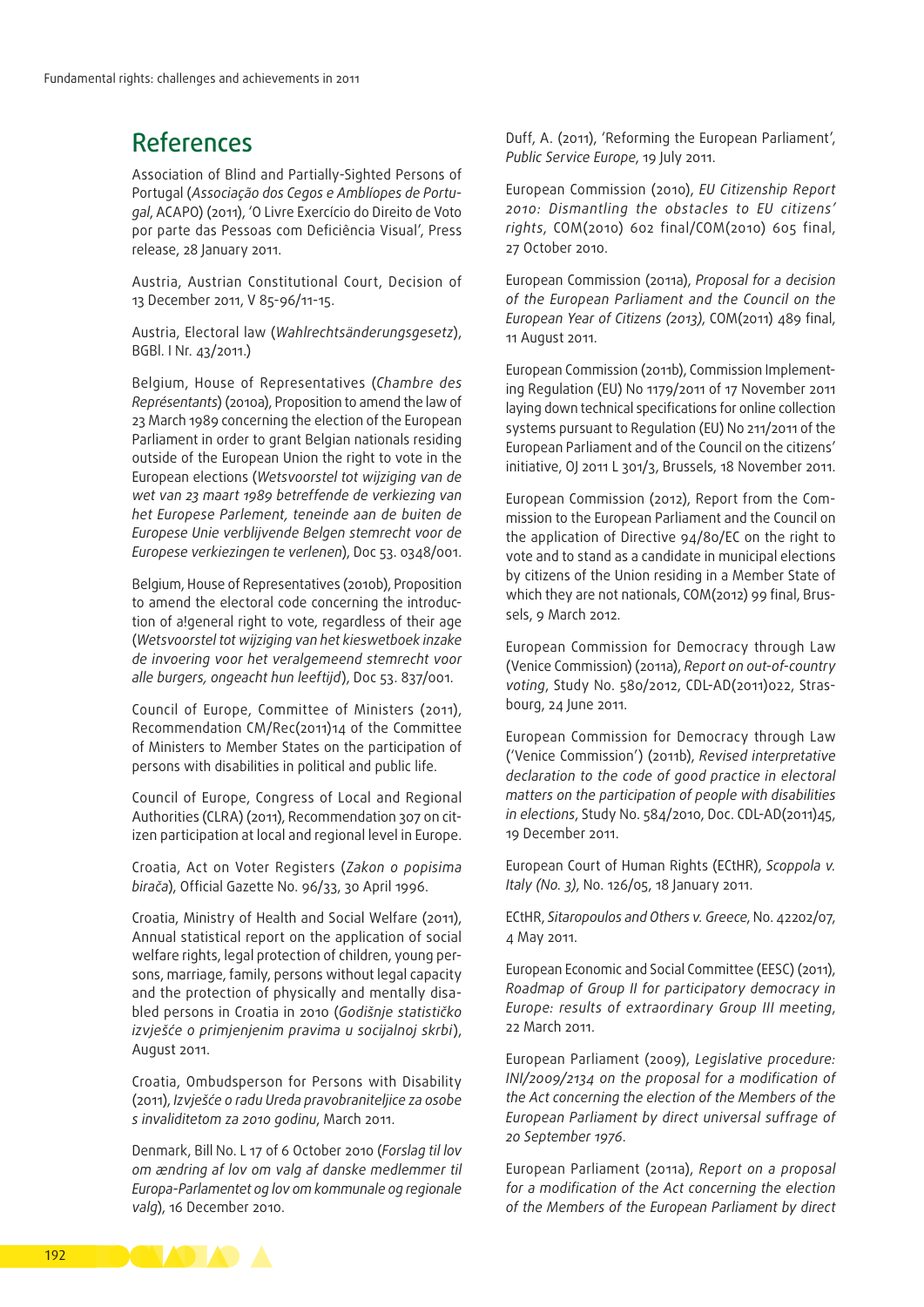*universal suffrage of 20 September 1976*, A7-0176/2011, 28 April 2011.

European Parliament (2011b), *[Draft Second Report](http://www.europarl.europa.eu/sides/getDoc.do?type=COMPARL&mode=XML&language=EN&reference=PE472.030) on a proposal for a modification of the Act concerning the election of the Members of the European Parliament by direct universal suffrage of 20 September 1976*, 2009/2134(INI), 20 September 2011.

European Parliament (2011c), Resolution of 14 September 2011 on the activities of the Committee on Petitions in 2010 (2010/2295(INI)).

Estonia, Postimees (2010a), *Raport: riik aidaku vaimuhädaga inimestel valimas käia*, 8 November 2010.

Estonia, Postimees (2010b), *Ministeeriumini vaimuhä‑ dadega inimeste valimismured ei jõua*, 8 November 2010.

Finland, Ministry for Social and Health Affairs (2011), *A strong basis for inclusion and equality: Finland's disability policy programme 2010-2015 (Vahva pohja osallisuudelle ja yhdenvertaisuudelle: Suomen vam‑ maispoliittinen ohjelma VAMPO 2010-2015/Ett starkt underlag för delaktighet och jämlikhet: Finlands handi‑ kappolitiska program 2010-2015)*, Helsinki, Sosiaali- ja terveysministeriö).

FRA (European Union Agency for Fundamental Rights) (2010), *The right to political participation of persons with mental health problems and persons with intellectual disabilities*, November 2010.

FRA (2011), *Fundamental rights: challenges and achieve‑ ments in 2010*, Luxembourg, Publications Office.

France, Ministry of Labour, Social Relations, Family, Solidarity and of the City (2009), *Accessibility of the electoral process to persons with disabilities. Practical summary intended for candidates and all concerned citizens (Acces‑ sibilité du processus électoral aux personnes handicapées. Mémento pratique à l'usage des candidats aux élections et de tous les citoyens concernés)*, Paris, April 2009.

Germany, European Election Rule (*Europawahlordnung*), 3 December 2008.

Germany, Federal Constitutional Court (BVerfG), Decision of 9 November 2011, 2 BvC 4/10, 2 BvC 6/10, 2 BvC 8/10.

Germany, Federal Ministry for Work and Social Affairs (*Bundesministerium für Arbeit und Soziales,* BMAS) (2011), *[Auf dem Wege in eine inklusive Gesellschaft](http://www.bmas.de/SharedDocs/Downloads/DE/PDF-Publikationen/a740-nationaler-aktionsplan-barrierefrei.pdf?__blob=publicationFile) – [Nationaler Aktionsplan der Bundesregierung zur Umset‑](http://www.bmas.de/SharedDocs/Downloads/DE/PDF-Publikationen/a740-nationaler-aktionsplan-barrierefrei.pdf?__blob=publicationFile) [zung der Behindertenkonvention](http://www.bmas.de/SharedDocs/Downloads/DE/PDF-Publikationen/a740-nationaler-aktionsplan-barrierefrei.pdf?__blob=publicationFile)*, June 2011.

Greece, Ministry of the Interior (2011a), Prot. No. 52671 of 15 September 2010.

Greece, Ministry of the Interior (2011b), Circular No. 18 concerning the municipal election of November, PD 133/1997, 21 October 2011.

Italy, Law of 1 June 2011, No. 78/2011, OJ No 127.

Italy, Ministry of the Interior (2011), Circular no. 39/2011, 10 May 2011.

Lithuania, Decision on the United Nations Convention on the Rights of Persons with Disabilities and its Optional Protocol (*Nutarimas dėl Jungtinių tautų neįgaliųjų teisių konvencijos ir jos fakultatyvaus pro‑ tokolo įgyvendinimo*), No. 1739, 8 December 2010.

Luxembourg, Election Law (*Loi électorale*), the Memorial A, No. 30, 21 February 2003. Last modified in the Memorial A, No. 26, 16 February 2011.

Luxembourg, Office of reception and integration (*L'Office luxembourgeois de l'accueil et de l'intégration*) (2011), *Bilan des inscriptions sur les listes électorales communales*, Press conference, 26 September 2011.

Malkopoulou, A. (2009) *Lost Voters: Participation in EU elections and the case for compulsory voting*, CEPS Working Document No. 317/July 2009.

The Netherlands, Elections Act (*Kieswet*) Stb. 1989, 423, 28 September 1989, last modified by Stb. 2011,4, 13 December 2010.

Office of the United Nations High Commissioner for Human Rights (2011), *Thematic study by the Office of the United Nations High Commissioner for Human Rights on participation in political and public life by persons with disabilities*, Human Rights Council, Nineteenth session, Geneva 27 February-23 March 2012, Doc. A/HRC/19/36 of 21 December 2011.

Organization for Security and Co‑operation in Europe/ Office for Democratic Institutions and Human Rights (OSCE/ODIHR) (2011a), *Republic of Cyprus, Parliamen‑ tary Elections 22 May 2011, Election Assessment Mission Final Report*.

OSCE/ODIHR (2011b), *Bulgaria, Presidential and Municipal Elections 23 and 30 October 2011, Limited Election Observation Mission Final Report*, Warsaw, 5 January 2012.

OSCE/ODIHR (2011c), *Estonia, Parliamentary Elections 6 March 2011, Election Assessment Mission Report*, Warsaw, 16 May 2011.

OSCE/ODIHR (2011d), *Republic of Finland, Parliamen‑ tary Elections 17 April 2011, Election Assessment Mission Report*, Warsaw, 21 July 2011.

OSCE/ODIHR (2011e), *Republic of Latvia, Early Parlia‑ mentary Elections 17 September 2011*, *Limited Election Observation Mission Report*, Warsaw, 19 December 2011.

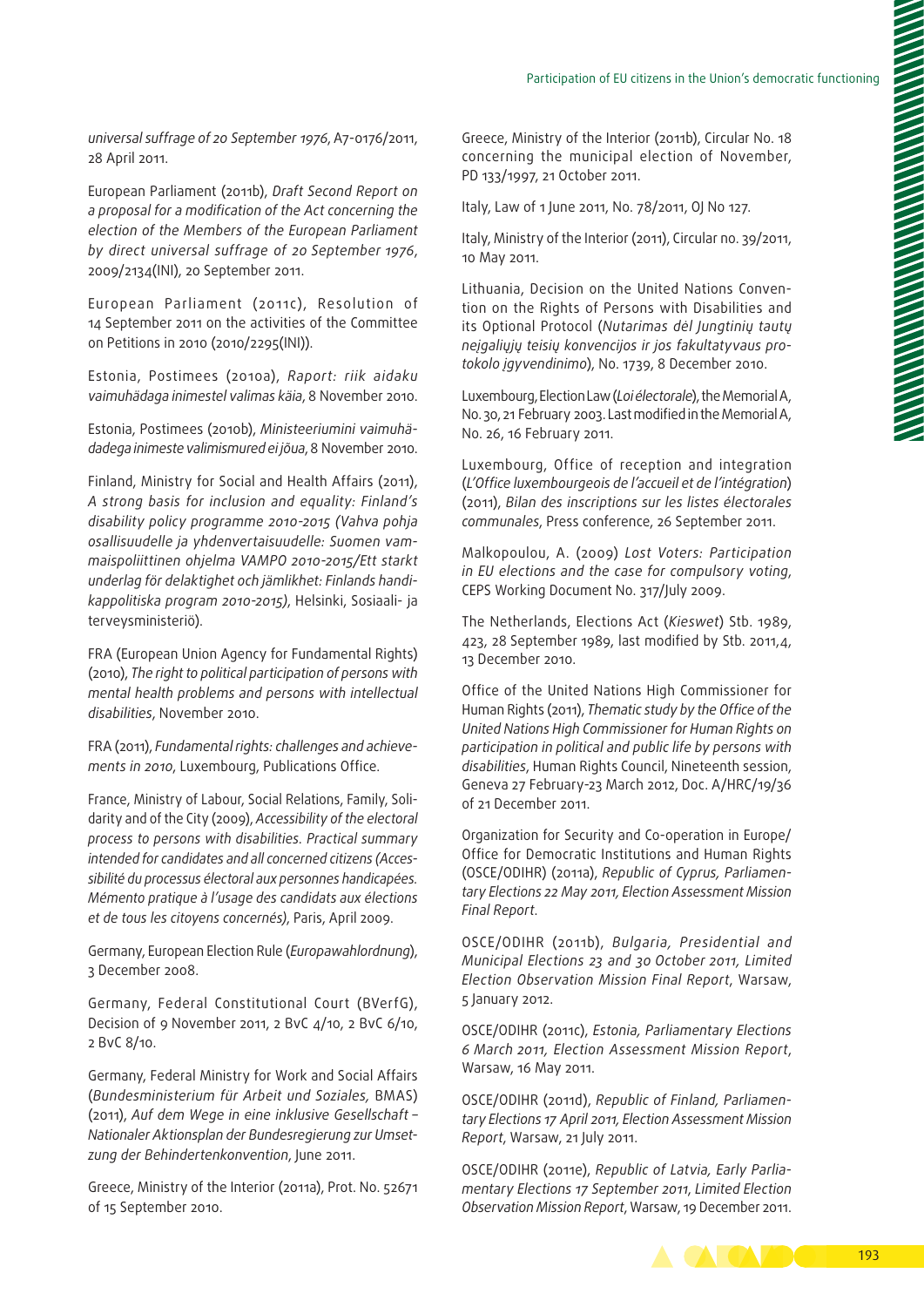Poland, Electoral Code, 1 August 2011.

Portugal, Organic Law 3/2010 (*Lei Orgânica n.º 3/2010*), Diário da República, 1ª Série, 15 December 2010.

Portugal, Association of Blind and Partially-Sighted Persons of Portugal (*Associação dos Cegos e Amblíopes de Portugal*, ACAPO) (2011), 'O Livre Exercício do Direito de Voto por parte das Pessoas com Deficiência Visual', Press release, 28 January 2011.

Regulation (EU) No 211/2011 of the European Parliament and of the Council of 16 February 2011 on the citizens' initiative, OJ 2011 L 65/1.

Romania, Ministry of Foreign Affairs (*Ministerul Afacer‑ ilor Externe*) (2011), Draft law, available at: [www.cdep.](http://www.cdep.ro/proiecte/2011/300/30/6/se444.pdf) [ro/proiecte/2011/300/30/6/se444.pdf](http://www.cdep.ro/proiecte/2011/300/30/6/se444.pdf).

Slovenia, Supreme Court, Decision of 5 May 2011, No. VS1013232.

Spain, Organic Act 2/2011 of 28 January, amending Organic Act 5/1985 of 19 June on the General Electoral Regime (*Ley Orgánica 2/2011, de 28 de enero, por la que se modifica la Ley Orgánica 5/1985, de 19 de junio, del Régimen Electoral General*), BOE No. 25, 29 January 2011.

Spain, Royal Decree 422/2011, of 25 March, on the Regulation of the basic conditions for the participation of persons with disabilities in the political life and in electoral procedures (*Real Decreto 422/2011, de 25 de marzo, por el que se aprueba el Reglamento sobre las condiciones básicas para la participación de las personas con discapacidad en la vida política y en los procesos electorales*). BOE, 30 March 2011.

Spain, Royal Decree 1612/2007 of 7 December on the Procedure of Accessible Voting (*Real Decreto 1612/2007, de 7 de diciembre, por el que se regula el procedimiento de voto accesible*), BOE, 8 December 2007.

Sweden, Election Authority (*Valmyndigheten*) (2011), *Årsredovisning för Valmyndigheten avseende budget‑ året 2010*, 15 February 2011.

United Kingdom, Electoral Commission (2011), *Disabled People's Voting Rights*.